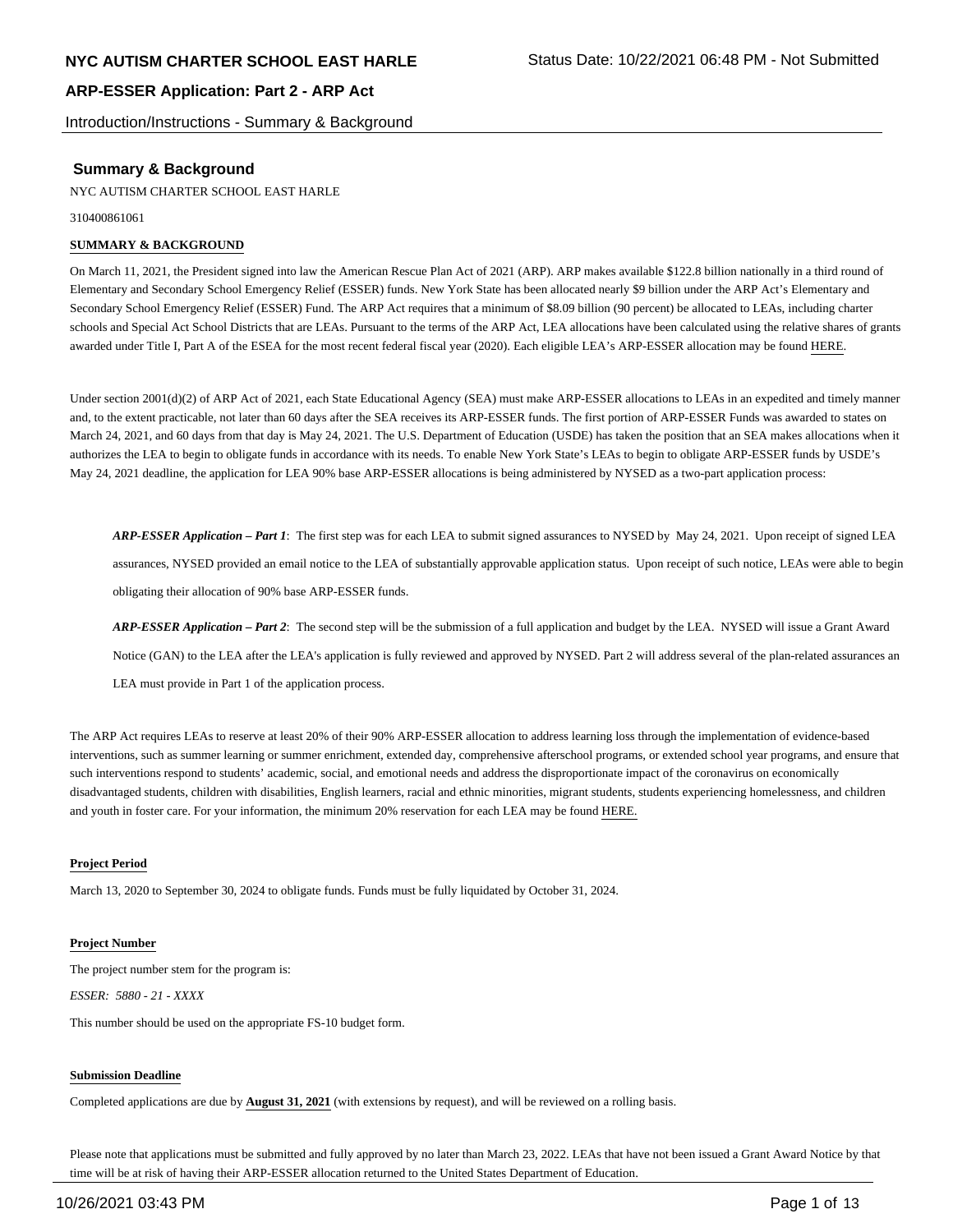Introduction/Instructions - Summary & Background

#### **APPLICATION PROCESS FOR LEA ALLOCATIONS OF ARP-ESSER SEA RESERVE FUNDS**

The federal ARP statute requires SEAs to reserve:

not less than 5 percent of the total amount of grant funds awarded to the State (\$449.4 million) to carry out activities to address the impact of lost instructional

time by supporting the implementation of evidence-based interventions;

not less than 1 percent (\$89.9 million) to carry out the implementation of evidence-based summer enrichment programs; and

not less than 1 percent (\$89.9 million) to carry out the implementation of evidence-based comprehensive afterschool programs.

The 2021-22 enacted state budget directs that these required SEA set-asides be allocated as grants to specified school districts. Each eligible district's allocation of SEA reserve funds may be found HERE. NYSED will inform school districts under separate cover when the application process for school district allocations of ARP-ESSER SEA set-aside funds has been published in the SED Monitoring and Vendor Reporting System. This application is only for LEA 90% base ARP-ESSER allocations. LEAs should not apply for ARP ESSER SEA Reserve funds as part of this application.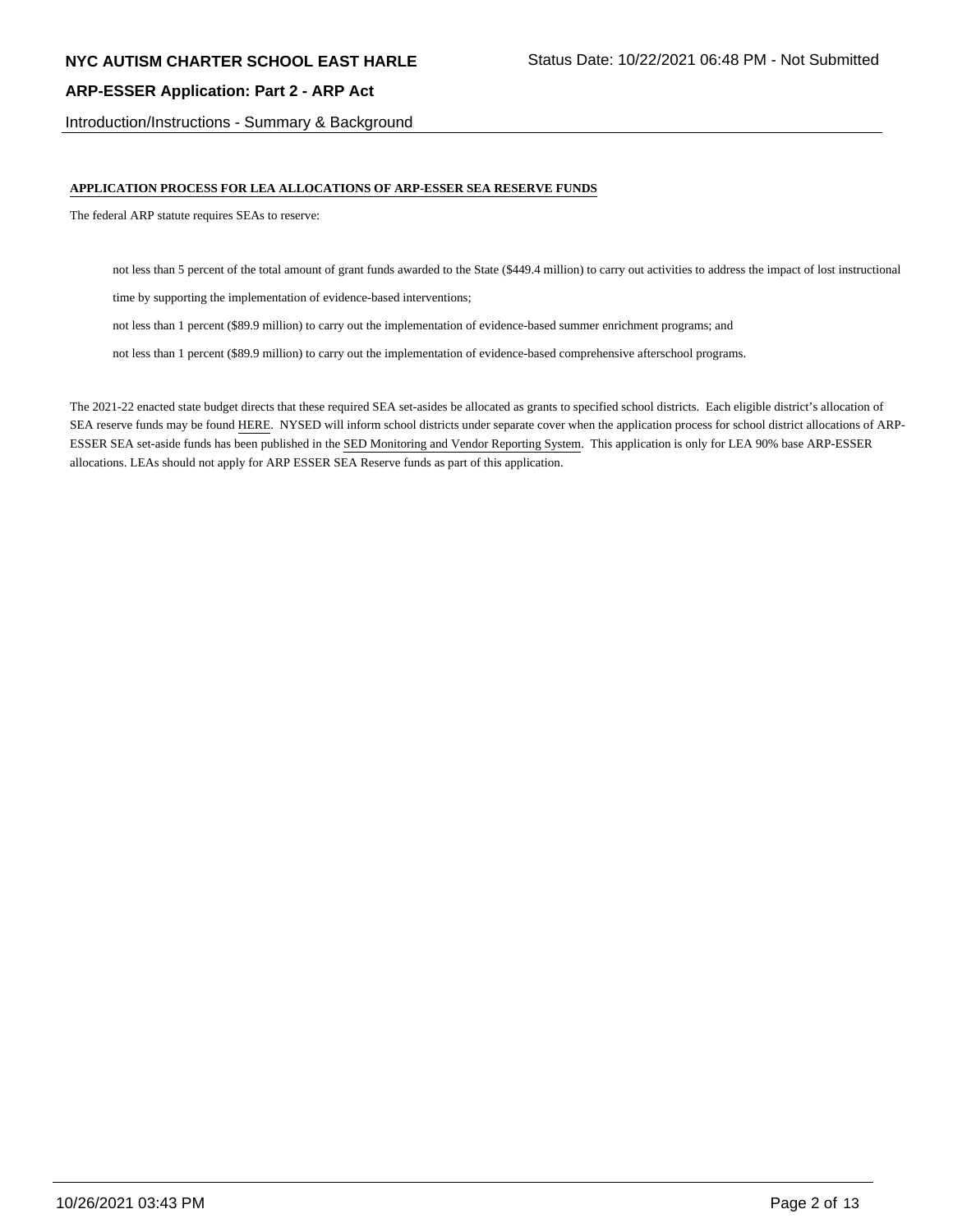Introduction/Instructions - Submission Instructions

#### **Submission Instructions**

NYC AUTISM CHARTER SCHOOL EAST HARLE

310400861061

#### **Directions for Submitting the Application:**

The online application may only be submitted/certified by the chief school officer of the applicant LEA. The designated superintendent (public school LEAs), and the chief executive officer, board of trustees president, or school employee designated by the board of trustees (charter school LEAs) are the only administrators with the submit/certify rights necessary to successfully submit and certify a completed application for NYSED review.

LEAs *ARE NOT REQUIRED* to send hard copies of general application materials to the Department.

LEAs *ARE REQUIRED* to send signed originals and two hard copies of each FS-10 Budget Form to:  *Office of ESSA-Funded Programs - Rm 320 EB RE: ARP-ESSER Application – Part 2 New York State Education Department 89 Washington Avenue Albany, NY 12234.*

#### **Deadline for Submitting the Applications:**

The *ARP-ESSER Application – Part 2* is due by August 31, 2021.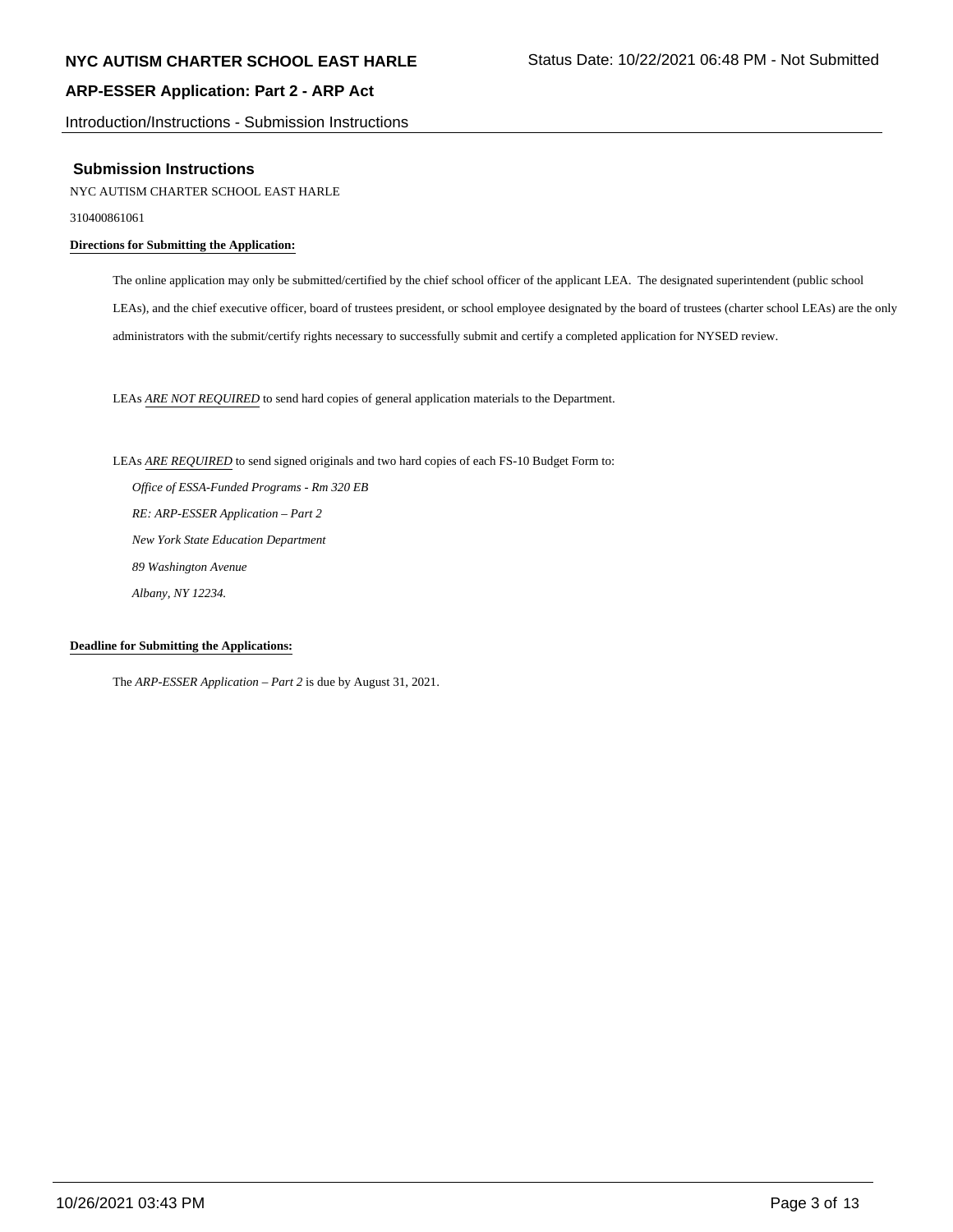LEA ARP-ESSER Plan - ARP-ESSER Intent to Apply

## **ARP-ESSER LEA Base 90% Allocation - Intent to Apply**

NYC AUTISM CHARTER SCHOOL EAST HARLE

310400861061

**1. Does the LEA intend to apply for American Rescue Plan (ARP) Act - Elementary and Secondary School Emergency Relief (ESSER) LEA Base 90% funding?**

Yes, the LEA intends to apply for Elementary and Secondary School Emergency Relief (ESSER) funding.

**2. Please provide contact information for the LEA Business Official and Board President. Please confirm that each individual has reviewed and approved of the application, including all plan descriptions and use of funds.** 

|                              | Name           | Email Address                 | Date of Final<br>Review/ |
|------------------------------|----------------|-------------------------------|--------------------------|
|                              |                |                               | Approval                 |
| <b>LEA Business Official</b> | Julia Fisher   | jfisher@nycacharterschool.org | 08/30/2021               |
| <b>ILEA Board President</b>  | Carol Santiago | mom2rafael@gmail.com          | 08/30/2021               |

## **ARP-ESSER Allocation - Construction-Related Costs**

**3. Does the LEA intend to use American Rescue Plan (ARP) Act - Elementary and Secondary School Emergency Relief (ESSER) LEA Base 90% funding for construction-related expenditures?**

No, the LEA does not intend to use American Rescue Plan (ARP) Act - Elementary and Secondary School Emergency Relief (ESSER) funding for construction-related expenditures.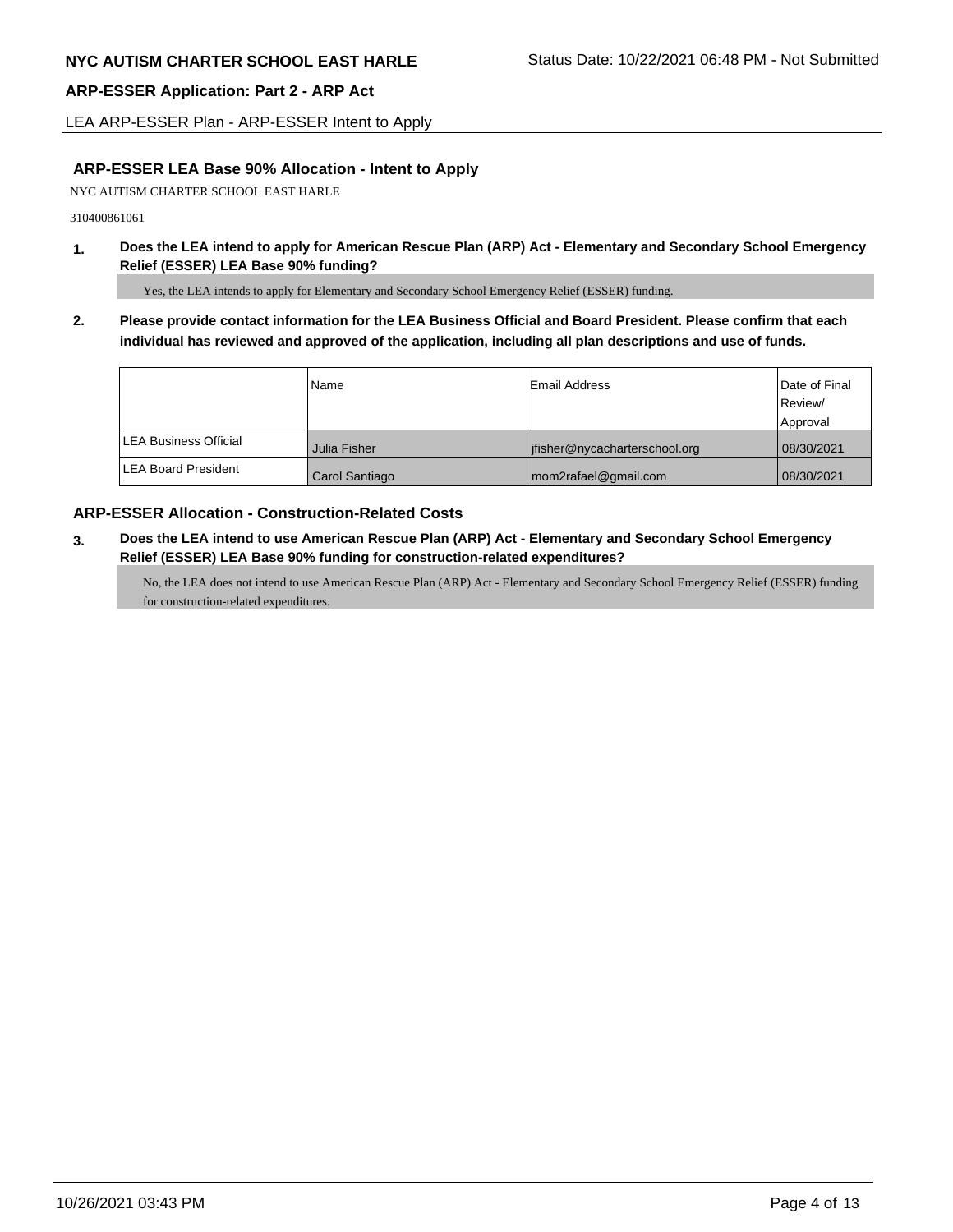LEA ARP-ESSER Plan - ARP-ESSER Plan Development & Program Information

## **ARP-ESSER LEA Base 90% Allocation - Plan Development and Dissemination**

NYC AUTISM CHARTER SCHOOL EAST HARLE

310400861061

Title VIII of Division B of the CARES Act directs the Department to carry out the Education Stabilization Fund, of which the ARP ESSER funds are a part. Section 2001 of the ARP Act provides for the Department to make grants to each SEA from the ARP ESSER funds. An SEA must allocate at least 90 percent of its ARP ESSER grant funds to its LEAs (including charter schools that are LEAs) in the State in the same proportion that the LEAs received under part A of title I of the ESEA in Fiscal Year 2020, as required by section 2001(d)(1) of the ARP Act; and section 2001(e) of the ARP Act prescribes certain mandatory and permissive uses of LEAs' funds. Under 20 U.S.C. 1221e-3, the Secretary has the authority to promulgate rules governing the programs administered by the Department. Under this requirement, each LEA that receives ARP ESSER funds must develop, submit to the SEA on a reasonable timeline determined by the SEA, and make publicly available on the LEA's website, a plan for the LEA's use of ARP ESSER funds. The plan - known as the LEA ARP ESSER Plan - and any revisions to the plan submitted consistent with procedures established by the SEA, must include a description of key activities which are required below.

#### **NYSED will consider each LEA's application for its base 90% ARP-ESSER allocation as meeting the USDE LEA ARP-ESSER use of funds plan requirement, provided the required elements of the plan are fully addressed in the LEA's application, combined with a budget, and then publicly posted after being developed with public input.**

An LEA must engage in meaningful consultation with stakeholders and give the public an opportunity to provide input in the development of its plan. Specifically, an LEA must engage in meaningful consultation with students; families; school and district administrators (including special education administrators); and teachers, principals, school leaders, other educators, school staff, and their unions. Additionally, an LEA must engage in meaningful consultation with each of the following, to the extent present in or served by the LEA: Tribes; civil rights organizations (including disability rights organizations); and stakeholders representing the interests of children with disabilities, English learners, children experiencing homelessness, children in foster care, migratory students, children who are incarcerated, and other underserved students.

Each LEA's ARP ESSER plan must be in an understandable and uniform format and, to the extent practicable, written in a language that parents can understand (or, if not practicable, orally translated). Upon request by a parent with a disability, LEA plans must be provided in an alternative format accessible to the parent.

#### **1. In the space provided below, please describe how the LEA meaningfully engaged a diverse and representative set of the applicable stakeholders in developing a plan to use these funds and implementing that plan.**

NYC Autism Charter Schools have a highly engaged and involved staff and parent body, as well as strong ties in the community and local government. Parents, staff, Board of Trustees, and other stakeholders were sent communication regarding the schools' intended use of this federal allocation and encouraged to offer thoughts and feedback. Additionally, phone calls were made to community partners and local government officials, all of whom were very supportive of our plans. We will continue to do these things over the next 3 years of implementation. We will have meetings where stakeholders can vote and voice their opinions. We will post the application on our website along with any updates.

**2. In the space provided below, please provide the URL for the website(s) where the LEA ARP-ESSER Plan is/will be publicly posted. For an LEA that does not have a website, the LEA may identify an online platform (e.g. social media group or post, file sharing service, email listserv) that allows plans to be directly communicated to students, parents or legal guardians, school staff, and other stakeholders. As appropriate, the LEA should provide details about how the plan will be made available to people who request it.**

https://www.nycautismcharterschool.org/ Posted to our website above: Application FS-10 Buget and Narrative If individuals don't have internet access, we will provide them with a hard copy

## **ARP-ESSER LEA Base 90% Allocation - Program Information**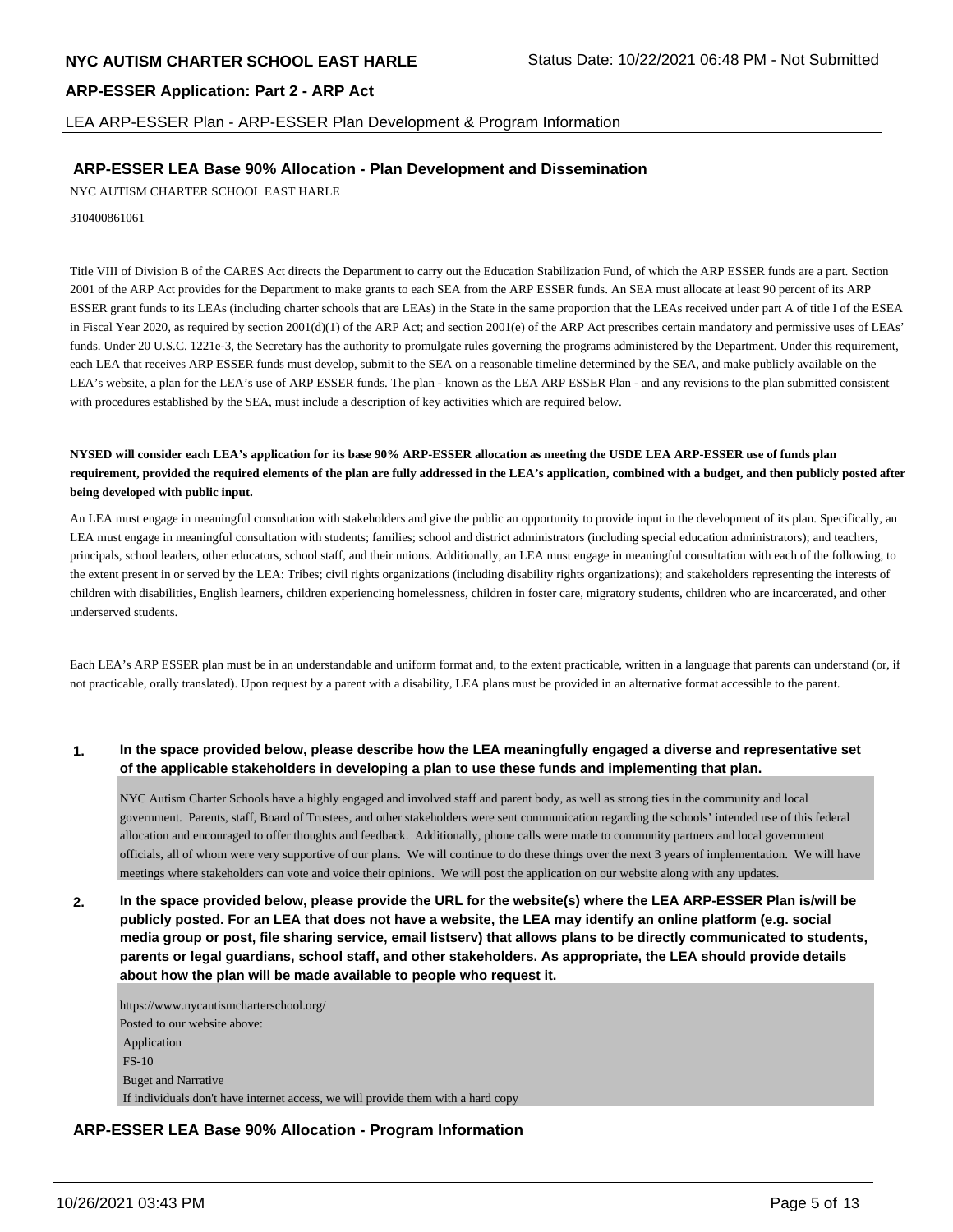#### LEA ARP-ESSER Plan - ARP-ESSER Plan Development & Program Information

**3. In the space provided below, please describe the extent to which and how the funds will be used to implement prevention and mitigation strategies that are, to the greatest extent practicable, consistent with the most recent CDC guidance on reopening schools, in order to continuously and safely open and operate schools for in-person learning.**

NYCACS plans to use this ESSER ARP allocation toward student learning loss rather than health and safety (see below). We used other fudning sources for mask, cleaning products and other health and safety items. Therefore, we're not using funding for these puposes since we're using other funding streams

#### **4. In the space provided below, please describe the data that the LEA will use to identify student needs and monitor student progress as a result of planned interventions and supports.**

NYCACS East Harlem students are assessed in a variety of ways across the year. Standardized skills assessments geared toward individuals withautism(VB-MAPP and AFLS) are conducted annually. These assessments look at a variety of skill domains that go beyond traditional academics,including expressive and receptive language use and understanding, self care, life skills, personal safety skills, and many more. For new students, anassessment is conducted at the start of the school year and then again in the Spring. From that point on, assessments are conducted each spring,allowing teachers and parents to identify growth year over year as well as specific gap areas in need of instruction and remediation. Additionally, data are collected multiple times each week on targeted skills to ensure that there is continued forward movement. Every time a teacher provides specific instruction in an area targeted with a particular students, data are collected, with a percentage generated of correct responses out of total responseopportunities. This allows for efficient, effective, and ongoing progress monitoring and problem-solving. All of these tools combined will allow forreal time monitoring of both student progress and effectiveness of interventions

## **5. In the space provided below, please describe how the LEA will use the funds it reserves under section 2001(e)(1) the required reserve of 20% of funds - to address the academic impact of lost instructional time through the implementation of evidence-based interventions, such as summer learning or summer enrichment, extended day, comprehensive afterschool programs, or extended school year.**

This last year has been a challenging one given the effects of the COVID-19 pandemic. There was significant disruption to student learning when buildings closed. Even after we returned to in-person instruction in September, 2020, there were still sporadic closures as cases were identified withinour buildings. Additionally, many parents opted to keep their children learning remotely given concerns about COVID-19. This has led to varying amounts of lost learning time for students. Separately, we have experienced a significant level of staff turnover – in line with that being reportedacross the education sector as well as in other types of organizations and industries. Given both of these issues, NYCACS has decided to use ESSER ARP funding to promote and hire additional Clinical Supervisors who can provide added support to Head Teachers (many of whom will be new to their role this year) as well as training for new Instructors. Our existing program model, designed specifically for students who are on the profoundly affected end of the autism spectrum, already offers small class sizes (typically about four students per class) and a very high teacher:student ratio (1:1in most classrooms). The addition of Clinical Supervisors will target staff training and support, as well as more effective and efficient curricular decision-making and problem-solving - both of which can be difficult for teachers given the challenges presented by our student population (e.g., self-injury, aggression, severe learning deficits). This is particularly true for teachers who are new to their role. We believe that the addition of this added layer of expertise and support will help ensure that student progress is maximized.

**6. In the space provided below, please describe how the LEA will spend its remaining ARP ESSER funds consistent with section 2001(e)(2) - the allowable uses of funds - of the ARP Act.**

This last year has been a challenging one given the effects of the COVID-19 pandemic. There was significant disruption to student learning when buildings closed. Even after we returned to in-person instruction in September, 2020, there were still sporadic closures as cases were identified within our buildings. Additionally, many parents opted to keep their children learning remotely given concerns about COVID-19. This has led to varying amounts of lost learning time for students. Separately, we have experienced a significant level of staff turnover – in line with that being reported across the education sector as well as in other types of organizations and industries. Given both of these issues, NYCACS has decided to use ESSER ARP funding to promote and hire additional Clinical Supervisors who can provide added support to Head Teachers (many of whom will be new to their role this year) as well as training for new Instructors. This will allow for more effective and efficient curricular decision-making and problemsolving, ensuring that student progress is maximized.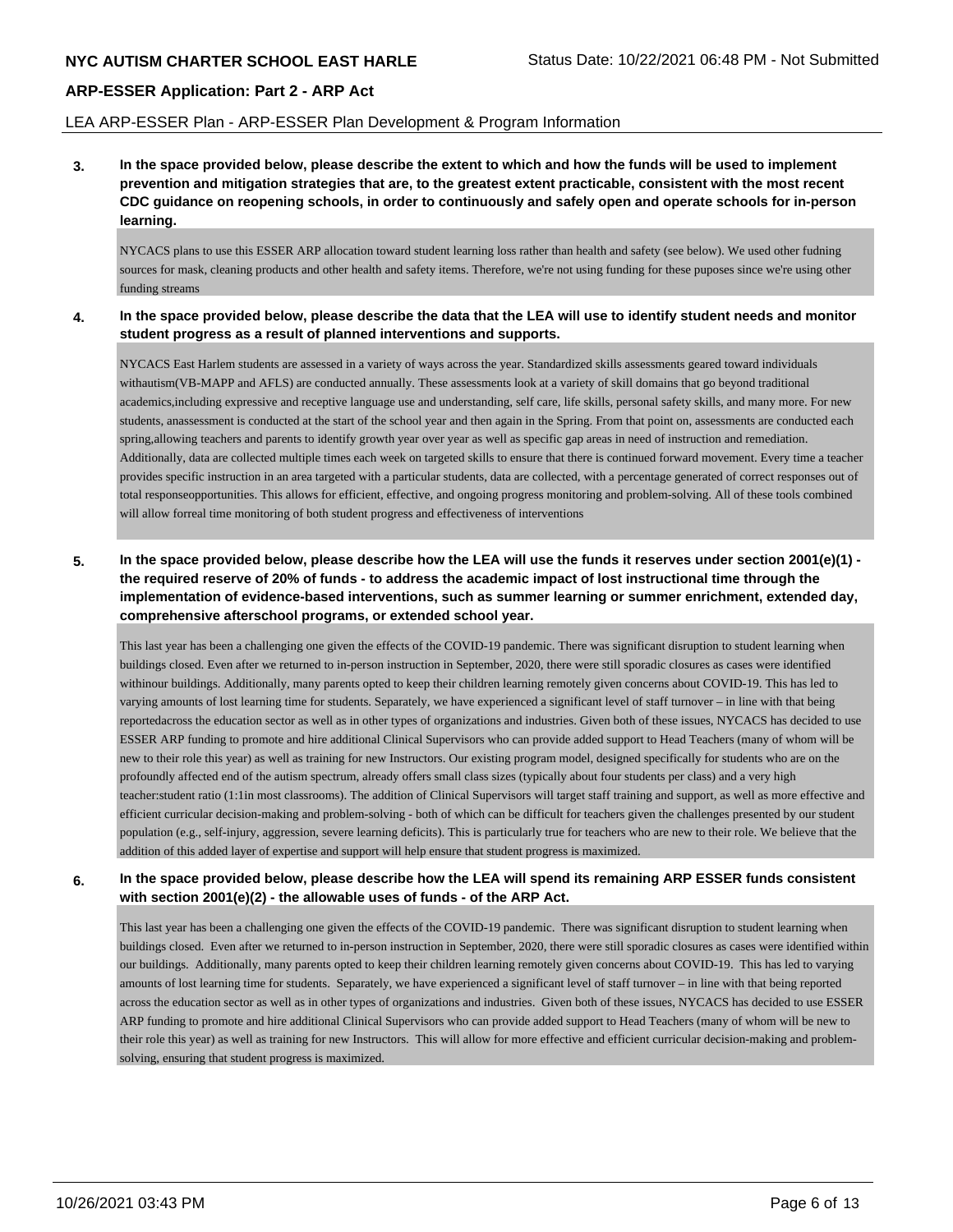## LEA ARP-ESSER Plan - ARP-ESSER Plan Development & Program Information

**7. In the space provided below, please describe how the LEA will ensure that the interventions it implements, including but not limited to the interventions implemented under section 2001(e)(1) - the required reserve of 20% of funds - to address the academic impact of lost instructional time, will respond to the academic, social, emotional, and mental health needs of all students, and particularly those students disproportionately impacted by the COVID-19 pandemic, including students from low-income families, students of color, English learners, children with disabilities, students experiencing homelessness, children in foster care, and migratory students.**

NYCACS serves students who are profoundly affected by autism. These students are often non-verbal or minimally verbal when they enroll, and oftenlack an understanding of language. Therefore, establishing ELL status assessment is not possible. We currently do not serve any students who are homeless or in foster care, but almost 90% of families qualify for free and reduced price lunch. Additionally, 76% of students are students of color. NYCACS offers a 1:1 instructional ratio in most classrooms, with universally small class sizes (typically 4-5 students per class). This allows for the school's unique program model which prioritizes highly individualized and intensive instruction, consistent oversight of skill acquisition for everystudent by Head Teachers and Clinical Supervisors, and a great deal of family input and engagement. All of this means that whatever the issue with astudent or their family –academic challenges, social/emotional issues, struggles outside of school (e.g., food or housing insecurity) – there are many opportunities to learn about, assess, and put supports in place to address any and all areas, and/or to adjust programming in order to improve learningand ensure success. Student data on skill acquisition and behavior reduction are collected and analyzed weekly (sometimes more frequently) and parent communication is on going, with formal clinic or planning meetings typically scheduled at least one time per month. These are exclusively focused on 1) discussing and addressing any difficulties students or families may be facing, 2) planning for future goals, and 3) celebrating successes.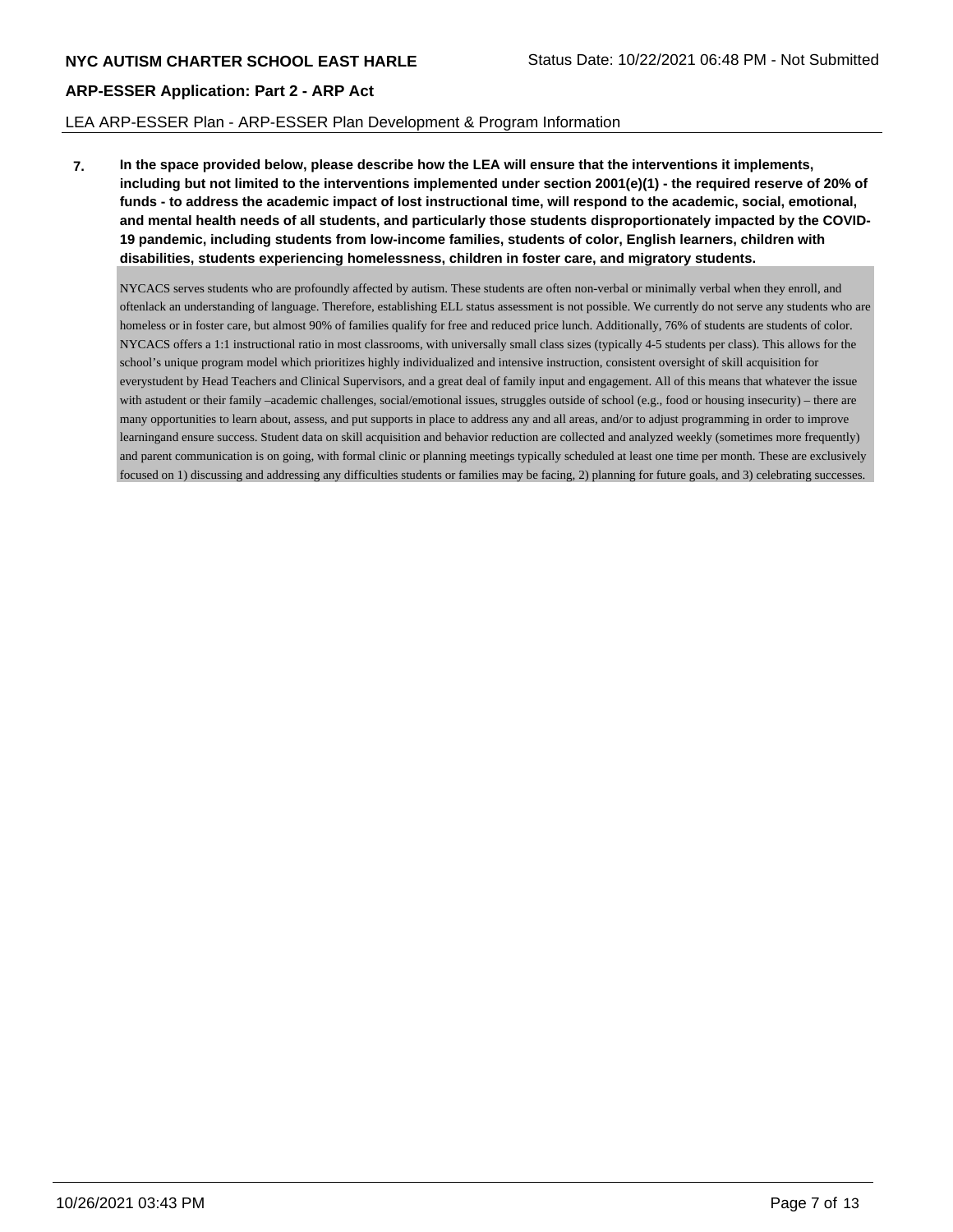LEA ARP-ESSER Plan - ARP-ESSER Return to In-Person Instruction

## **ARP-ESSER Return to In-Person Instruction**

NYC AUTISM CHARTER SCHOOL EAST HARLE

310400861061

Section 2001(i)(1) of the ARP Act requires each LEA that receives ARP ESSER funds to develop and make publicly available on the LEA's website, not later than 30 days after receiving ARP ESSER funds, a plan for the safe return to in-person instruction and continuity of services for all schools, including those that have already returned to in- person instruction. Section 2001(i)(2) of the ARP Act further requires that the LEA seek public comment on the plan and take those comments into account in the development of the plan. Finally, section 2001(i)(3) of the ARP Act states that an LEA that developed a plan for the safe return to in-person instruction and continuity of services prior to the date of enactment of the ARP Act will be deemed to have met the requirement to develop a plan under section  $2001(i)(1)$  as long as the plan meets the statutory requirements (i.e., is publicly available on the LEA's website and was developed after the LEA sought and took into account public comment).

The LEA's plan must include how it will maintain the health and safety of students, educators, and other school and LEA staff and a description of any policies it has adopted regarding each of the CDC's safety recommendations, including universal and correct wearing of masks; modifying facilities to allow for physical distancing (e.g., use of cohorts/podding); handwashing and respiratory etiquette; cleaning and maintaining healthy facilities, including improving ventilation; contact tracing in combination with isolation and quarantine in collaboration with the State, local, territorial, or the health departments of Native American Nations; diagnostic and screening testing; efforts to provide vaccinations to school communities; appropriate accommodations for children with disabilities with respect to health and safety policies; and coordination with State and local health officials.

The plan must describe how the LEA will ensure continuity of services, including but not limited to services to address students' academic needs and the social, emotional, mental health and other needs of students and staff, which may include student health and food services.

LEA plans must be in an understandable and uniform format and, to the extent practicable, written in a language that parents can understand (or, if not practicable, orally translated). Upon request by a parent with a disability, LEA plans must be provided in an alternative format accessible to the parent.

**NYSED will permit previously developed LEA re-opening plans to satisfy the ARP statutory requirement for the safe return to in-person instruction and continuity of services. LEAs must make any necessary updates to existing plans to conform with the USDE requirements within 30 days of receipt of ARP-ESSER funds and to review (and revise if appropriate) plans every six months thereafter (until September 30, 2023).**

**1. In the space provided below, please provide the URL for the website(s) where the district's most current reopening/return to in-person learning plan is/will be located. For an LEA that does not have a website, the LEA may identify an online platform (e.g. social media group or post, file sharing service, email listserv) that allows plans to be directly communicated to students, parents or legal guardians, school staff, and other stakeholders. As appropriate, the LEA should provide details about how the plan will be made available to people who request it.**

https://www.nycautismcharterschool.org

Website is udpated with the new re-opening plan. We have copies for individual's without interet access.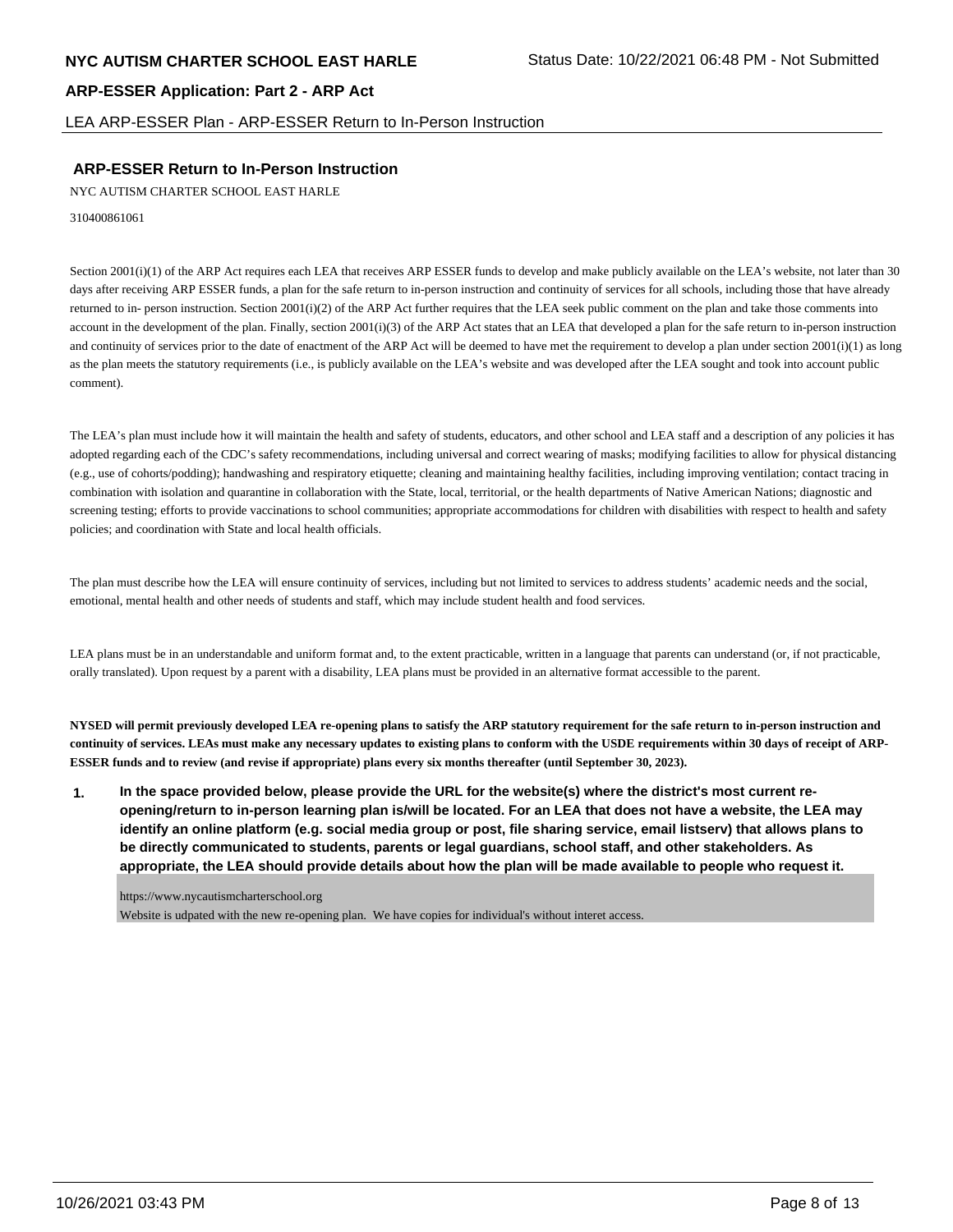## LEA ARP-ESSER Plan - ARP-ESSER Return to In-Person Instruction

**2. An LEA must periodically, but no less frequently than every six months (through September 30, 2023), review and, as appropriate, revise its plan. Consistent with section 2001(i)(2) of the ARP Act, which requires an LEA to seek public comment on the development of its plan, an LEA must seek public input and take such input into account in determining whether to revise its plan and, if it determines revisions are necessary, on the revisions it makes to its plan, i.e., the LEA must seek public input on whether to revise its plan and on any revisions to its plan no less frequently than every six months (taking into consideration the timing of significant changes to CDC guidance on reopening schools). If the LEA revises its plan, the revised plan must address each of the aspects of safety currently recommended by the CDC or, if the CDC has updated its safety recommendations at the time the LEA is revising its plan, each of the updated safety recommendations.**

**In the space provided below, please describe how the LEA will review and regularly update (at least every six months through September 30, 2023) it's plan for in-person instruction, including a description of how public comment will be collected.**

The NYCACS leadership team has met and will continue to meet regularly (currently every other week) to review and potentially update its in-person instruction plan. Parent input will be solicited at scheduled Town Halls, Trustee input at monthly Board meetings, and staff input at weekly staff development meetings. Broader community input will be gathered as part of regularly scheduled meetings and conversations with various community partners (e.g., building council meetings, shared space committee meetings).

Meetings are held every 6 months more frequently if needed. Our most recent meeting was back to school night which was held september 30, 2021 at 5:30 pm.

If needed or raised NYCACS will adjust conext of the plan. To date no concrns were raised as part of the public comment process.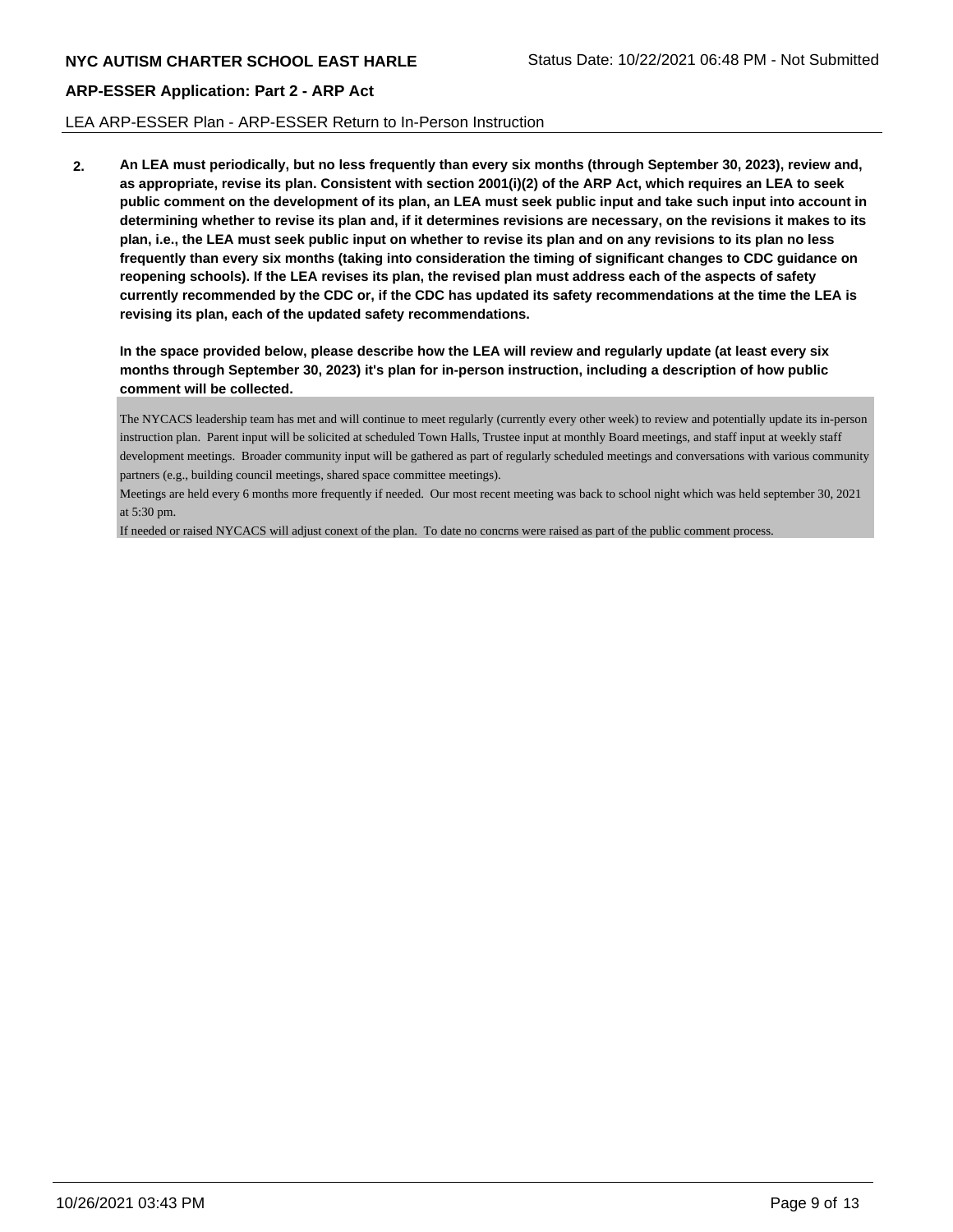LEA ARP-ESSER Plan - ARP-ESSER Funding Distribution

## **ARP-ESSER LEA Base 90% Allocation - Funding Distribution**

NYC AUTISM CHARTER SCHOOL EAST HARLE

310400861061

**Please note: LEAs that have been allocated funds from the mandated SEA-Level Reserves in the 2021-22 enacted state budget will apply for those funds via a separate application process. NYSED will inform school districts under separate cover when the application process for school district allocations of ARP-ESSER SEA set-aside funds has been published in the SED Monitoring and Vendor Reporting System. The sections below are only for LEA 90% base ARP-ESSER allocations. LEAs should not apply for ARP ESSER SEA Reserve funds as part of this application.**

## **1. Please complete the following to indicate the LEA's American Rescue Plan (ARP) Act LEA Base 90% allocation for Elementary and Secondary School Emergency Relief (ESSER) funds, as well as its most current enrollment figures.**

|                                                       | Amount (\$ or #) |
|-------------------------------------------------------|------------------|
| ARP-ESSER Fund Allocation (\$)                        | 114,659          |
| Total Number of K-12 Resident Students Enrolled (#)   | 40               |
| Total Number of Students from Low-Income Families (#) | 137              |

## **ARP-ESSER Schools Served**

**2. Please complete the following chart by indicating the number of PUBLIC SCHOOLS in the LEA being served by ARP-ESSER LEA Base 90% Funding.**

|                                                            | INumber (#) |
|------------------------------------------------------------|-------------|
| Total Number of Schools in the LEA                         |             |
| Number of Schools Served by ARP-ESSER LEA Base 90% Funding |             |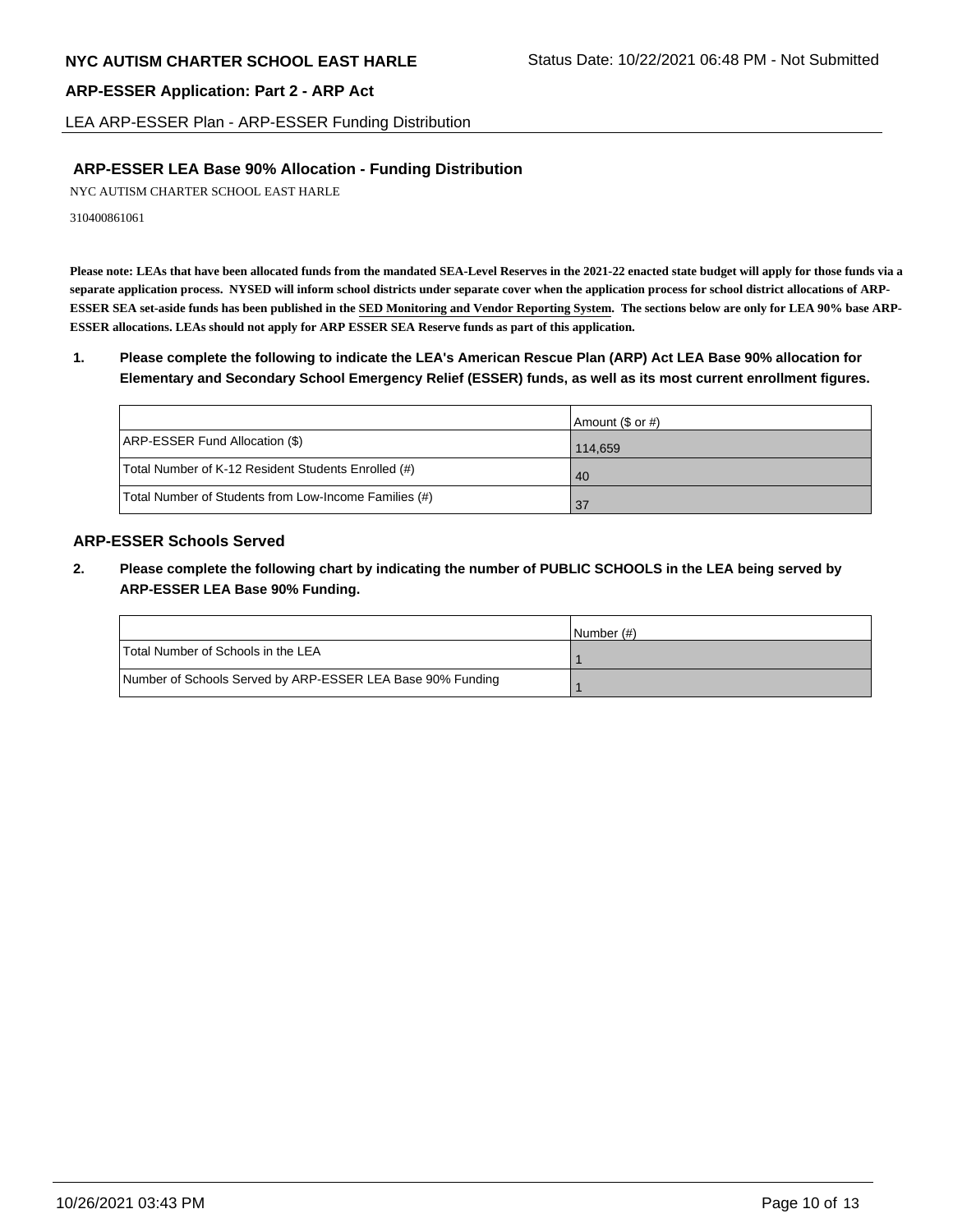LEA ARP-ESSER Plan - ARP-ESSER Use of Funds

## **ARP-ESSER LEA Base 90% Allocation - Use of Funds**

NYC AUTISM CHARTER SCHOOL EAST HARLE

310400861061

**Please note: LEAs that have been allocated funds from the mandated SEA-Level Reserves in the 2021-22 enacted state budget will apply for those funds via a separate application process. NYSED will inform school districts under separate cover when the application process for school district allocations of ARP-ESSER SEA set-aside funds has been published in the SED Monitoring and Vendor Reporting System. The sections below are only for LEA 90% base ARP-ESSER allocations. LEAs should not apply for ARP ESSER SEA Reserve funds as part of this application.**

**1. Please complete the chart below by identifying the funds being used to support each allowable activity. Please respond with "0" to indicate that no funds are being assigned to a given activity. PLEASE NOTE - All proposed expenditures must be reflected within the FS-10 budget form AND budget narrative to clearly align with this item.**

|                                                                                                                                                                                                                                                                                                                                                                                                                                                                                                                                                            | <b>FUNDING Amounts (\$)</b> |
|------------------------------------------------------------------------------------------------------------------------------------------------------------------------------------------------------------------------------------------------------------------------------------------------------------------------------------------------------------------------------------------------------------------------------------------------------------------------------------------------------------------------------------------------------------|-----------------------------|
| 1 - Any activity authorized by the ESEA, including the Native Hawaiian Education Act and<br>the Alaska Native Educational Equity, Support, and Assistance Act (20 U.S.C. 6301 et<br>seq.).                                                                                                                                                                                                                                                                                                                                                                 | $\Omega$                    |
| 2 - Any activity authorized by the Individuals with Disabilities Education Act (IDEA) (20<br>U.S.C. 1400 et seq.).                                                                                                                                                                                                                                                                                                                                                                                                                                         | $\mathbf{0}$                |
| 3 - Any activity authorized by the Adult Education and Family Literacy Act (AEFLA) (29<br>U.S.C. 3271 et seq.).                                                                                                                                                                                                                                                                                                                                                                                                                                            | $\overline{0}$              |
| 4 - Any activity authorized by the Carl D. Perkins Career and Technical Education Act of<br>2006 (Perkins V) (20 U.S.C. 2301 et seq.).                                                                                                                                                                                                                                                                                                                                                                                                                     | $\overline{0}$              |
| 5 - Any activity authorized by subtitle B of title VII of the McKinney-Vento Homeless<br>Assistance Act (McKinney-Vento) (42 U.S.C. 11431 et seq.).                                                                                                                                                                                                                                                                                                                                                                                                        | $\mathbf{0}$                |
| 6 - Coordinating preparedness and response efforts of LEAs with State, local, Tribal, and<br>territorial public health departments, and other relevant agencies, to improve coordinated<br>responses among such entities to prevent, prepare for, and respond to COVID-19.                                                                                                                                                                                                                                                                                 | 0                           |
| 7 - Providing principals and other school leaders with the resources necessary to address<br>the needs of their individual schools.                                                                                                                                                                                                                                                                                                                                                                                                                        | 114,659                     |
| 8 - Activities to address the unique needs of low-income children or students, students<br>with disabilities, English learners, racial and ethnic minorities, students experiencing<br>homelessness, and children and youth in foster care, including how outreach and service<br>delivery will meet the needs of each population.                                                                                                                                                                                                                         | $\mathbf{0}$                |
| 9 - Developing and implementing procedures and systems to improve the preparedness<br>and response efforts of LEAs.                                                                                                                                                                                                                                                                                                                                                                                                                                        | $\overline{0}$              |
| 10 - Training and professional development for staff of the LEA on sanitation and<br>minimizing the spread of infectious diseases.                                                                                                                                                                                                                                                                                                                                                                                                                         | $\mathbf{0}$                |
| 11 - Purchasing supplies to sanitize and clean the facilities of the LEA, including buildings<br>operated by such LEA.                                                                                                                                                                                                                                                                                                                                                                                                                                     | $\overline{0}$              |
| 12 - Planning for, coordinating, and implementing activities during long-term closures,<br>including providing meals to eligible students, providing technology for online learning to<br>all students, providing guidance for carrying out requirements under the IDEA and<br>ensuring other education services can continue to be provided consistent with all Federal,<br>State, and local requirements.                                                                                                                                                | 0                           |
| 13 - Purchasing educational technology (including hardware, software, and connectivity)<br>for students who are served by the LEA that aids in regular and substantive educational<br>interaction between students and their classroom instructors, including low-income<br>students and students with disabilities, which may include assistive technology or<br>adaptive equipment.                                                                                                                                                                      | $\mathbf 0$                 |
| 14 - Providing mental health services and supports, including through the implementation<br>of evidence based full-service community schools.                                                                                                                                                                                                                                                                                                                                                                                                              | $\mathbf 0$                 |
| 15 - Planning and implementing activities related to summer learning and enrichment and<br>supplemental after-school programs, including providing classroom instruction or online<br>learning during the summer months and addressing the needs of low-income students,<br>students with disabilities, English learners, migrant students, students experiencing<br>homelessness, and children and youth in foster care.                                                                                                                                  | $\overline{0}$              |
| 16 - Addressing the academic impact of lost instructional time among an LEA's students<br>(including low-income students, students with disabilities, English learners, racial and<br>ethnic minorities, students experiencing homelessness, and children and youth in foster<br>care) by: a) Administering and using high-quality assessments that are valid and reliable<br>to accurately assess students' academic progress and assist educators in meeting<br>students' academic needs, including through differentiating instruction; b) Implementing | $\Omega$                    |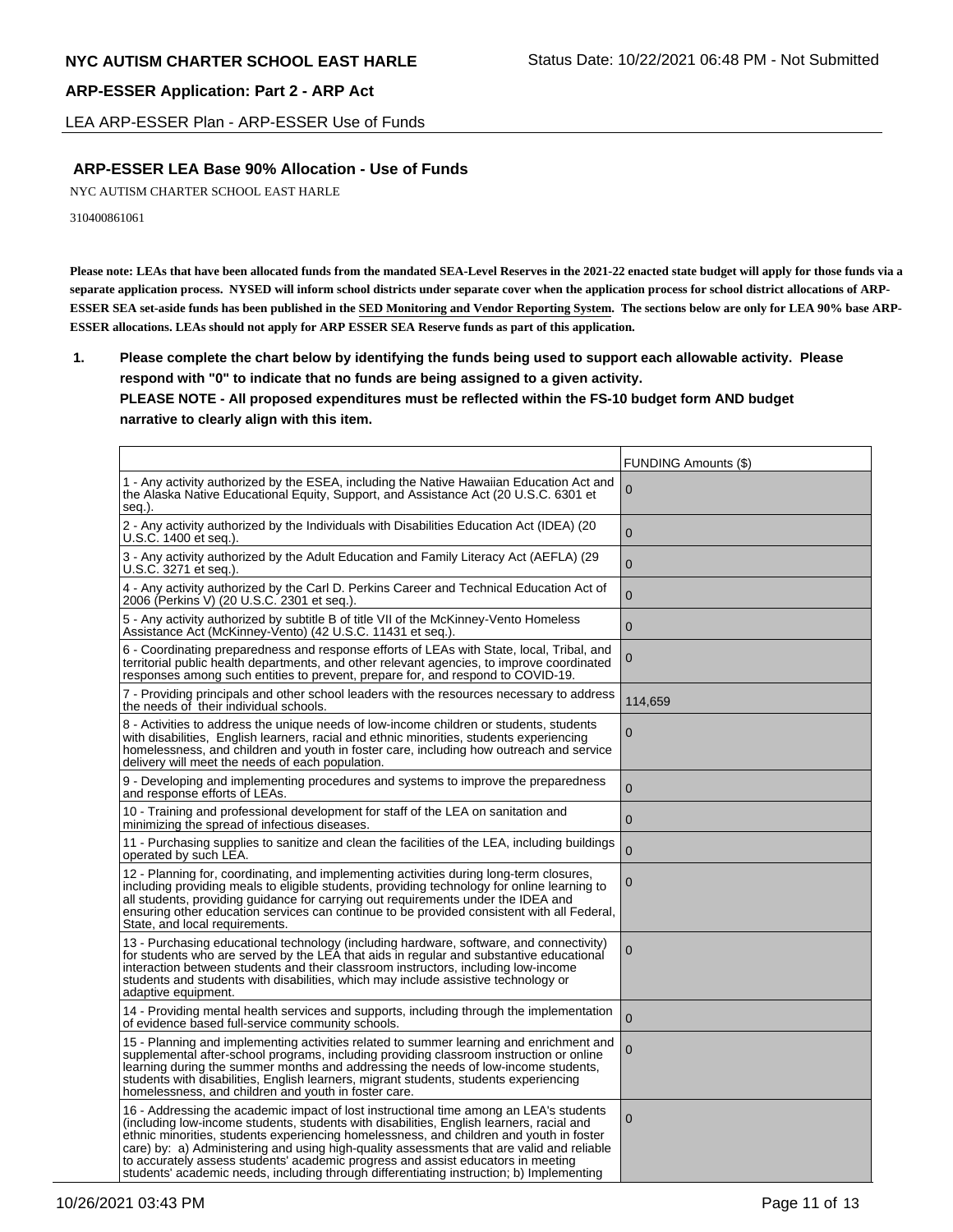# LEA ARP-ESSER Plan - ARP-ESSER Use of Funds

|                                                                                                                                                                                                                                                                                                                                                                | <b>FUNDING Amounts (\$)</b> |
|----------------------------------------------------------------------------------------------------------------------------------------------------------------------------------------------------------------------------------------------------------------------------------------------------------------------------------------------------------------|-----------------------------|
| evidence-based activities to meet the comprehensive needs of students; c) Providing<br>information and assistance to parents and families on how they can effectively support<br>students, including in a distance learning environment; and d) Tracking student<br>attendance and improving student engagement in distance education.                         |                             |
| 17 - School facility repairs and improvements to enable operation of schools to reduce<br>risk of virus transmission and exposure to environmental health hazards, and to support<br>student health needs.                                                                                                                                                     | $\Omega$                    |
| 18 - Inspection, testing, maintenance, repair, replacement, and upgrade projects to improve the indoor air quality in school facilities, including mechanical and non-<br>mechanical heating, ventilation, and air conditioning systems, filtering, purification and<br>other air cleaning, fans, control systems, and window and door repair and replacement. | O                           |
| 19 - Developing strategies and implementing public health protocols including, to the<br>greatest extent practicable, policies in line with guidance from the CDC for the reopening<br>and operation of school facilities to effectively maintain the health and safety of students,<br>educators, and other staff.                                            | l O                         |
| 20 - Other activities that are necessary to maintain the operation of and continuity of<br>services in the LEA and continuing to employ existing staff of the LEA.                                                                                                                                                                                             | $\Omega$                    |
| Totals:                                                                                                                                                                                                                                                                                                                                                        | 114,659                     |